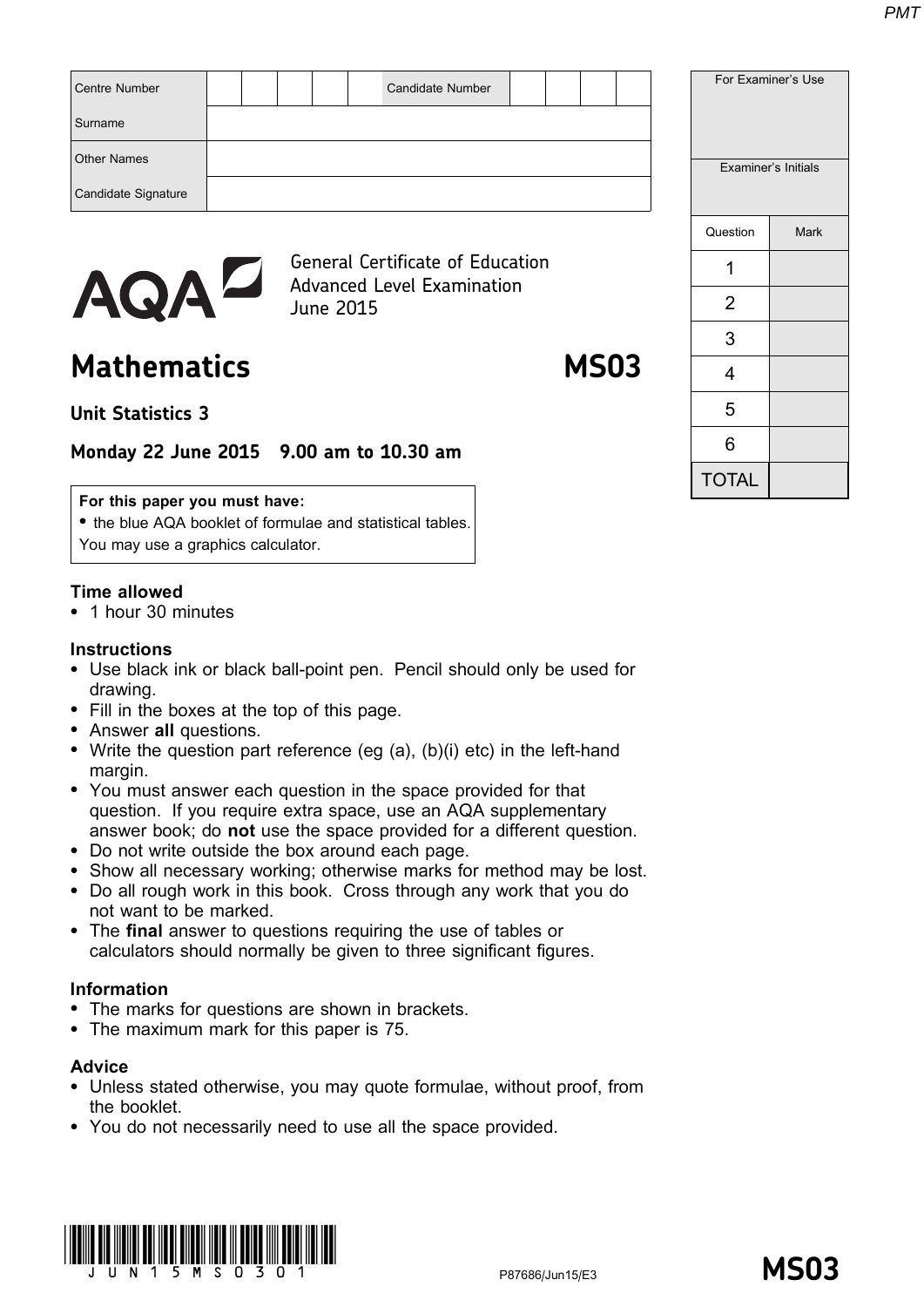Answer all questions.

Answer each question in the space provided for that question.

A demographer measured the length of the right foot,  $x$  millimetres, and the length of the right hand,  $\nu$  millimetres, of each of a sample of 12 males aged between 19 years and 25 years. The results are given in the table.

| $x$   215   221   228   235   241   248   258   261   272   278   283   296 |  |  |  |  |  |  |
|-----------------------------------------------------------------------------|--|--|--|--|--|--|
| 166   174   171   179   187   179   183   180   192   202   187   208       |  |  |  |  |  |  |

 $S_{xx} = 7410$   $S_{yy} = 1642$   $S_{xy} = 3095$ 

- Calculate the value of the product moment correlation coefficient between  $x$  and  $y$ .  $(a)$ [2 marks]
- $(b)$ Investigate, at the 1% level of significance, the hypothesis that there is a positive correlation between the length of the right foot and the length of the right hand of males aged between 19 years and 25 years. The sample of measurements may be regarded as a random sample from a bivariate normal distribution.

[4 marks]

| QUESTION<br>PART<br>REFERENCE | Answer space for question 1 |
|-------------------------------|-----------------------------|
|                               |                             |
|                               |                             |
|                               |                             |
|                               |                             |
|                               |                             |
|                               |                             |
|                               |                             |
|                               |                             |
|                               |                             |
|                               |                             |
|                               |                             |
|                               |                             |
|                               |                             |
|                               |                             |



 $\mathbf 1$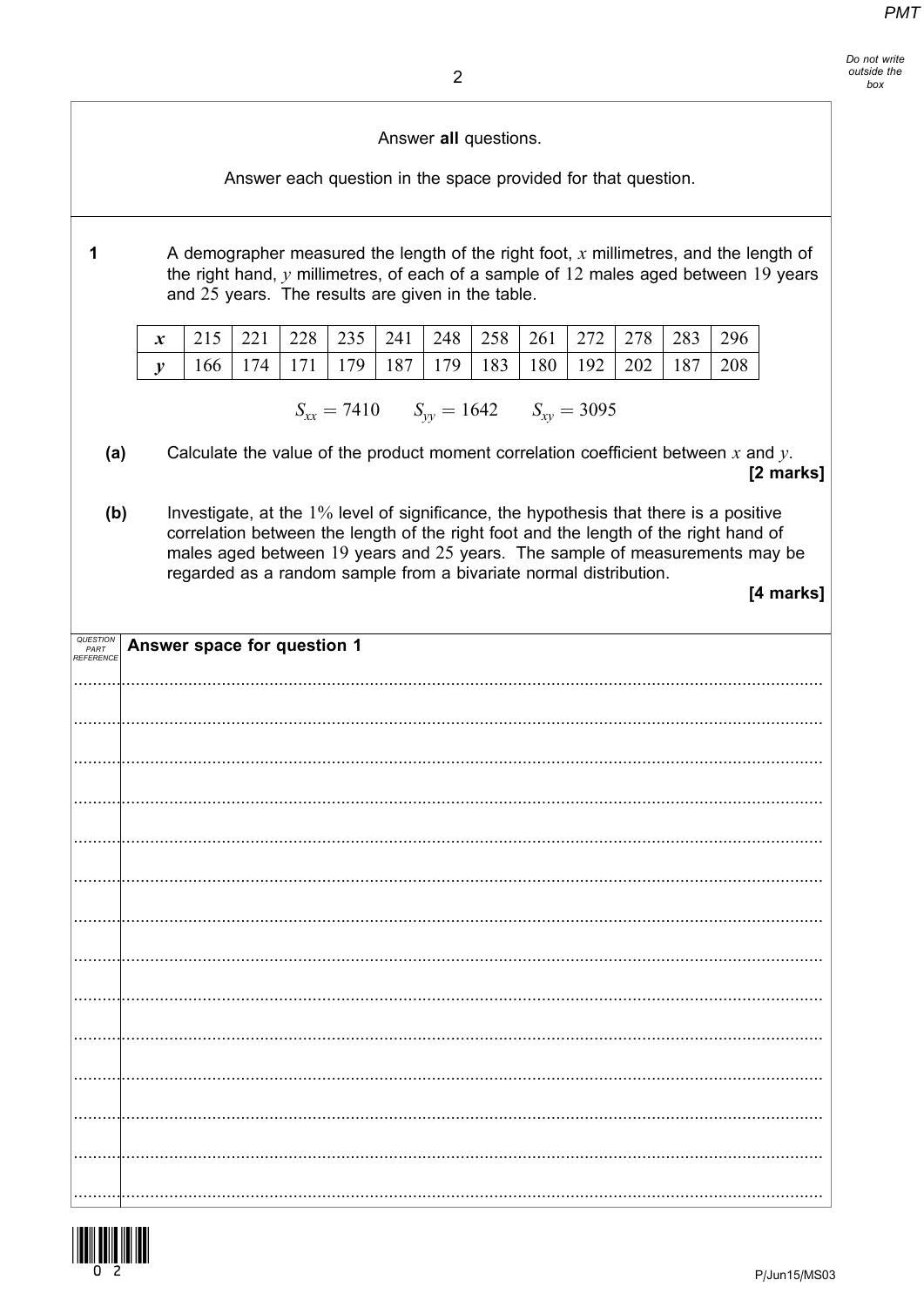Do not write<br>outside the<br>box

| <b>QUESTION<br/>PART<br/>REFERENCE</b> | Answer space for question 1 |
|----------------------------------------|-----------------------------|
|                                        |                             |
|                                        |                             |
|                                        |                             |
|                                        |                             |
|                                        |                             |
|                                        |                             |
|                                        |                             |
|                                        |                             |
|                                        |                             |
|                                        |                             |
|                                        |                             |
|                                        |                             |
|                                        |                             |
|                                        |                             |
|                                        |                             |
|                                        |                             |
|                                        |                             |
|                                        |                             |
|                                        |                             |
|                                        |                             |
|                                        |                             |
|                                        |                             |
|                                        |                             |
|                                        |                             |
|                                        |                             |
|                                        |                             |
|                                        |                             |
|                                        |                             |
|                                        |                             |
| .                                      | .                           |
| .                                      | .                           |
| .                                      |                             |
|                                        |                             |
|                                        |                             |
|                                        |                             |
|                                        |                             |

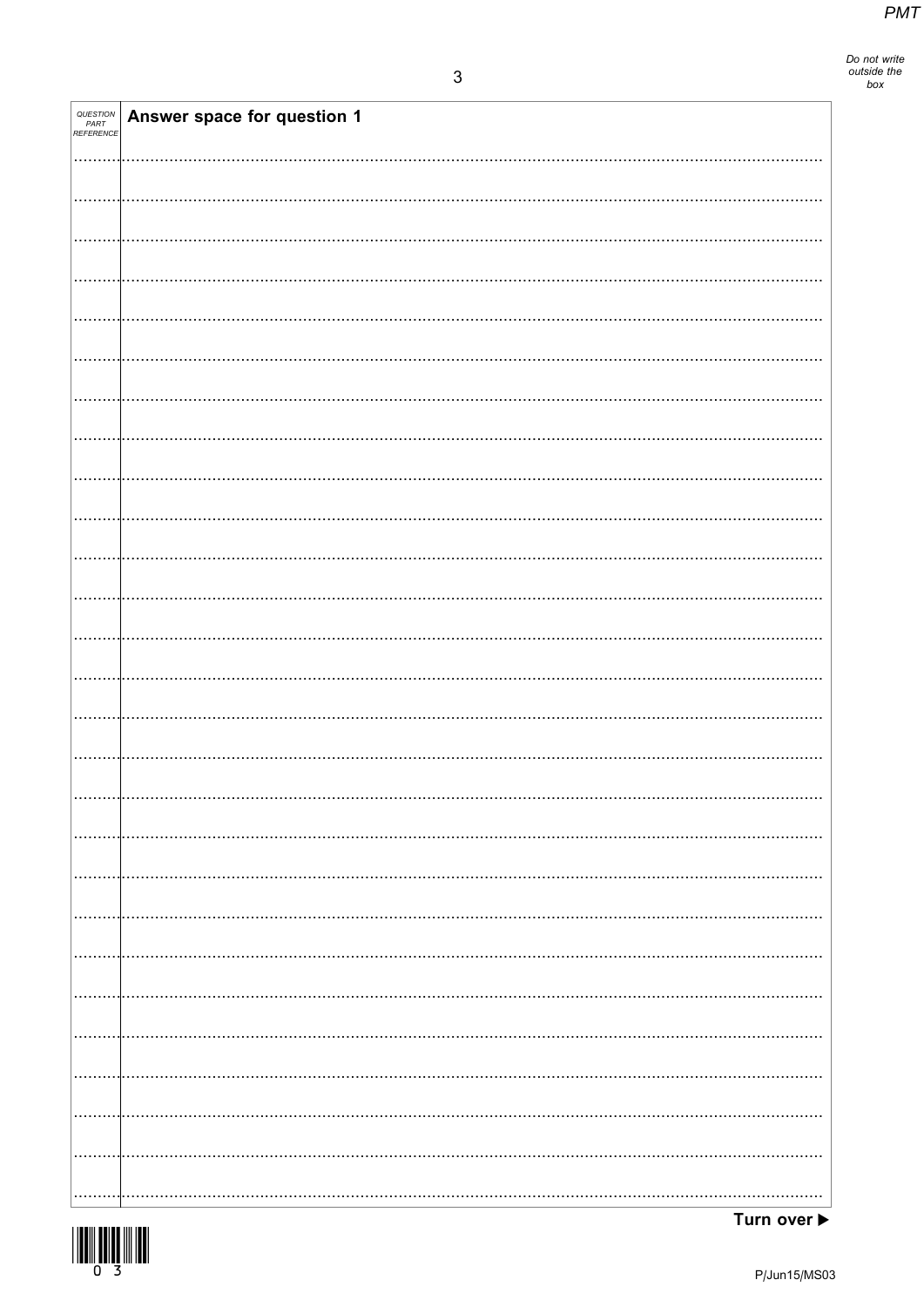| $\boldsymbol{2}$                                                                                                                                                         | Emilia runs an online perfume business from home. She believes that she receives<br>more orders on Mondays than on Fridays.                                |           |
|--------------------------------------------------------------------------------------------------------------------------------------------------------------------------|------------------------------------------------------------------------------------------------------------------------------------------------------------|-----------|
|                                                                                                                                                                          | She checked this during a period of 26 weeks and found that she received a total of<br>507 orders on the Mondays and a total of 416 orders on the Fridays. |           |
| The daily numbers of orders that Emilia receives may be modelled by independent<br>Poisson distributions with means $\lambda_M$ for Mondays and $\lambda_F$ for Fridays. |                                                                                                                                                            |           |
| (a)                                                                                                                                                                      | Construct an approximate 99% confidence interval for $\lambda_M - \lambda_F$ .                                                                             | [6 marks] |
| (b)                                                                                                                                                                      | Hence comment on Emilia's belief.                                                                                                                          | [2 marks] |
| QUESTION<br>PART<br>REFERENCE                                                                                                                                            | Answer space for question 2                                                                                                                                |           |
|                                                                                                                                                                          |                                                                                                                                                            |           |
|                                                                                                                                                                          |                                                                                                                                                            |           |
|                                                                                                                                                                          |                                                                                                                                                            |           |
|                                                                                                                                                                          |                                                                                                                                                            |           |
|                                                                                                                                                                          |                                                                                                                                                            |           |
|                                                                                                                                                                          |                                                                                                                                                            |           |
|                                                                                                                                                                          |                                                                                                                                                            |           |
|                                                                                                                                                                          |                                                                                                                                                            |           |
|                                                                                                                                                                          |                                                                                                                                                            |           |
|                                                                                                                                                                          |                                                                                                                                                            |           |
|                                                                                                                                                                          |                                                                                                                                                            |           |
|                                                                                                                                                                          |                                                                                                                                                            |           |
|                                                                                                                                                                          |                                                                                                                                                            |           |
|                                                                                                                                                                          |                                                                                                                                                            |           |
|                                                                                                                                                                          |                                                                                                                                                            |           |
|                                                                                                                                                                          |                                                                                                                                                            |           |
|                                                                                                                                                                          |                                                                                                                                                            |           |
|                                                                                                                                                                          |                                                                                                                                                            |           |
|                                                                                                                                                                          |                                                                                                                                                            |           |

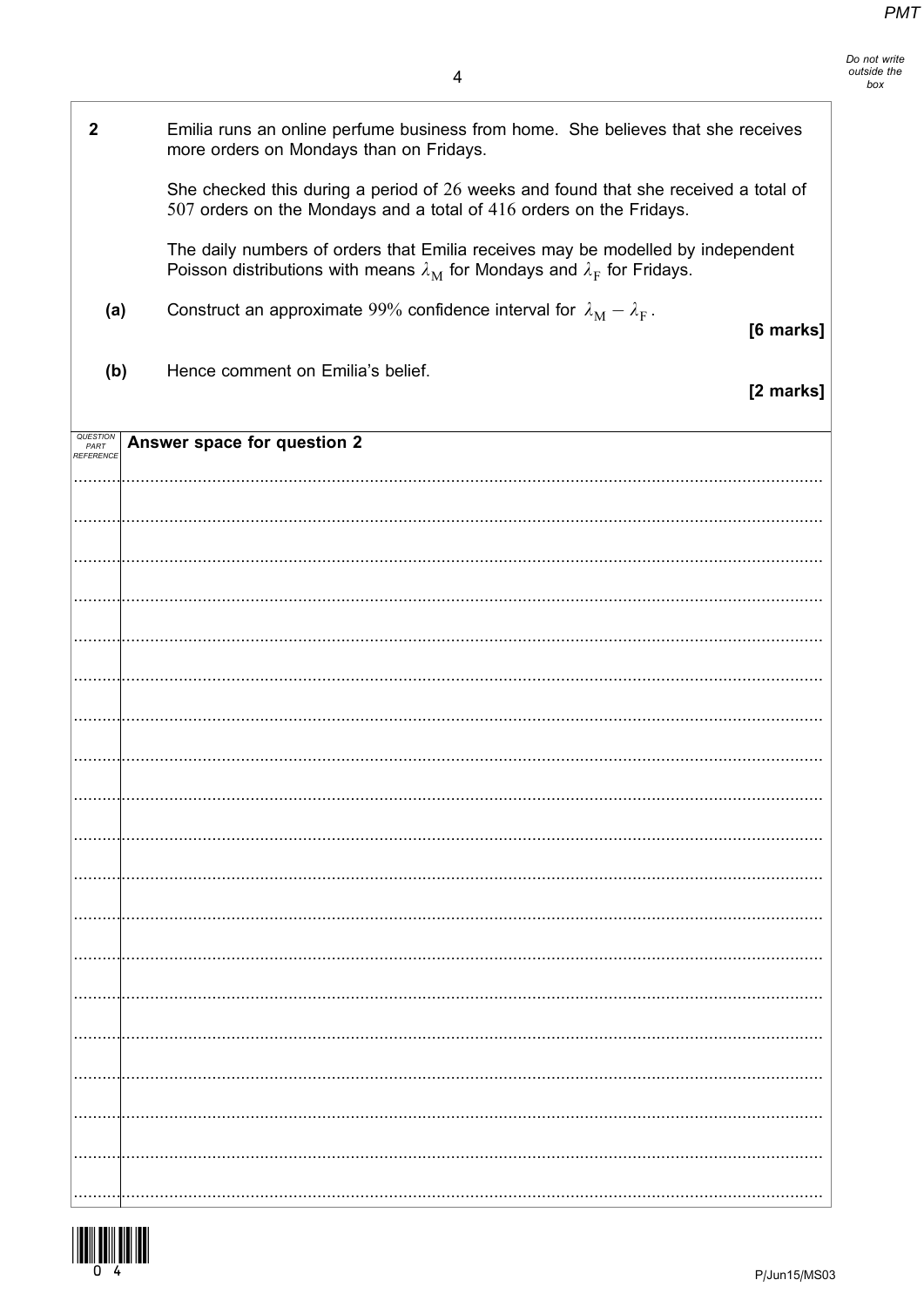Do not write<br>outside the<br>box

| <b>QUESTION<br/>PART<br/>REFERENCE</b> | Answer space for question 2 |
|----------------------------------------|-----------------------------|
|                                        |                             |
|                                        |                             |
|                                        |                             |
|                                        |                             |
|                                        |                             |
|                                        |                             |
|                                        |                             |
|                                        |                             |
|                                        |                             |
|                                        |                             |
|                                        |                             |
|                                        |                             |
|                                        |                             |
|                                        |                             |
|                                        |                             |
|                                        |                             |
|                                        |                             |
|                                        |                             |
|                                        |                             |
|                                        |                             |
|                                        |                             |
|                                        | .                           |
|                                        |                             |
|                                        |                             |
| .                                      |                             |
|                                        |                             |
|                                        |                             |

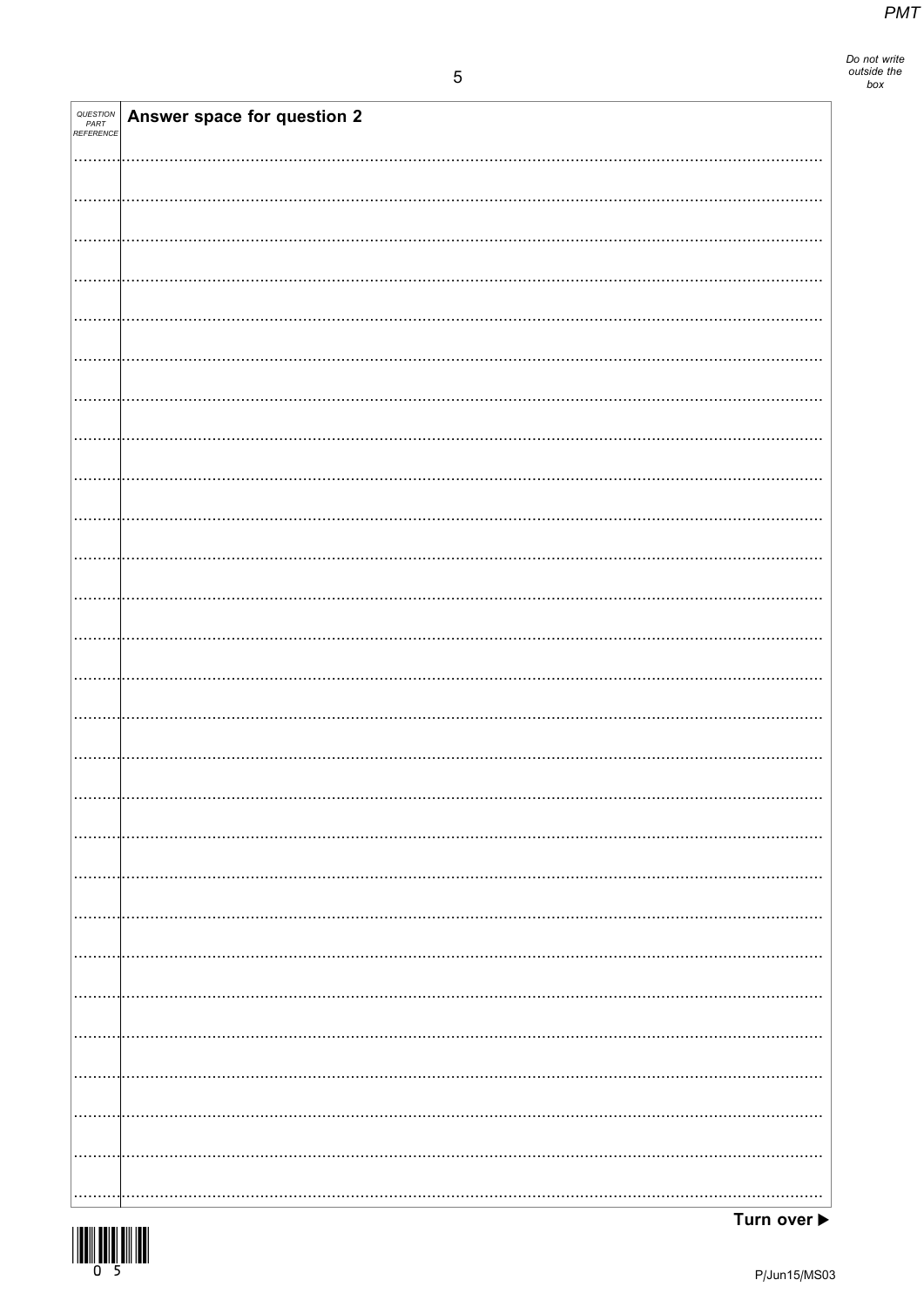3 A particular brand of spread is produced in three varieties: standard, light and very light.

> During a marketing campaign, the producer advertises that some cartons of spread contain coupons worth  $£1, £2$  or  $£4$ .

For each variety of spread, the **proportion** of cartons containing coupons of each value is shown in the table.

|             |                 | <b>Variety</b> |                   |
|-------------|-----------------|----------------|-------------------|
|             | <b>Standard</b> | Light          | <b>Very light</b> |
| No coupon   | 0.70            | 0.65           | 0.55              |
| $£1$ coupon | 0.20            | 0.25           | 0.30              |
| $£2$ coupon | 0.08            | 0.06           | 0.10              |
| $£4$ coupon | 0.02            | 0 O4           | 0.05              |

For example, the probability that a carton of standard spread contains a coupon worth £2 is 0.08 .

In a large batch of cartons, 55 per cent contain standard spread, 30 per cent contain light spread and 15 per cent contain very light spread.

- (a) A carton of spread is selected at random from the batch. Find the probability that the carton:
	- (i) contains standard spread and a coupon worth  $£1;$
	- (ii) does not contain a coupon;
	- (iii) contains light spread, given that it does not contain a coupon;
	- (iv) contains very light spread, given that it contains a coupon.

### [8 marks]

(b) A random sample of 3 cartons is selected from the batch.

Given that all of these 3 cartons contain a coupon, find the probability that they each contain a different variety of spread.

#### [4 marks]

| QUESTION<br>PART<br><b>REFERENCE</b> | Answer space for question 3 |
|--------------------------------------|-----------------------------|
|                                      |                             |
|                                      |                             |
|                                      |                             |
|                                      |                             |
|                                      |                             |

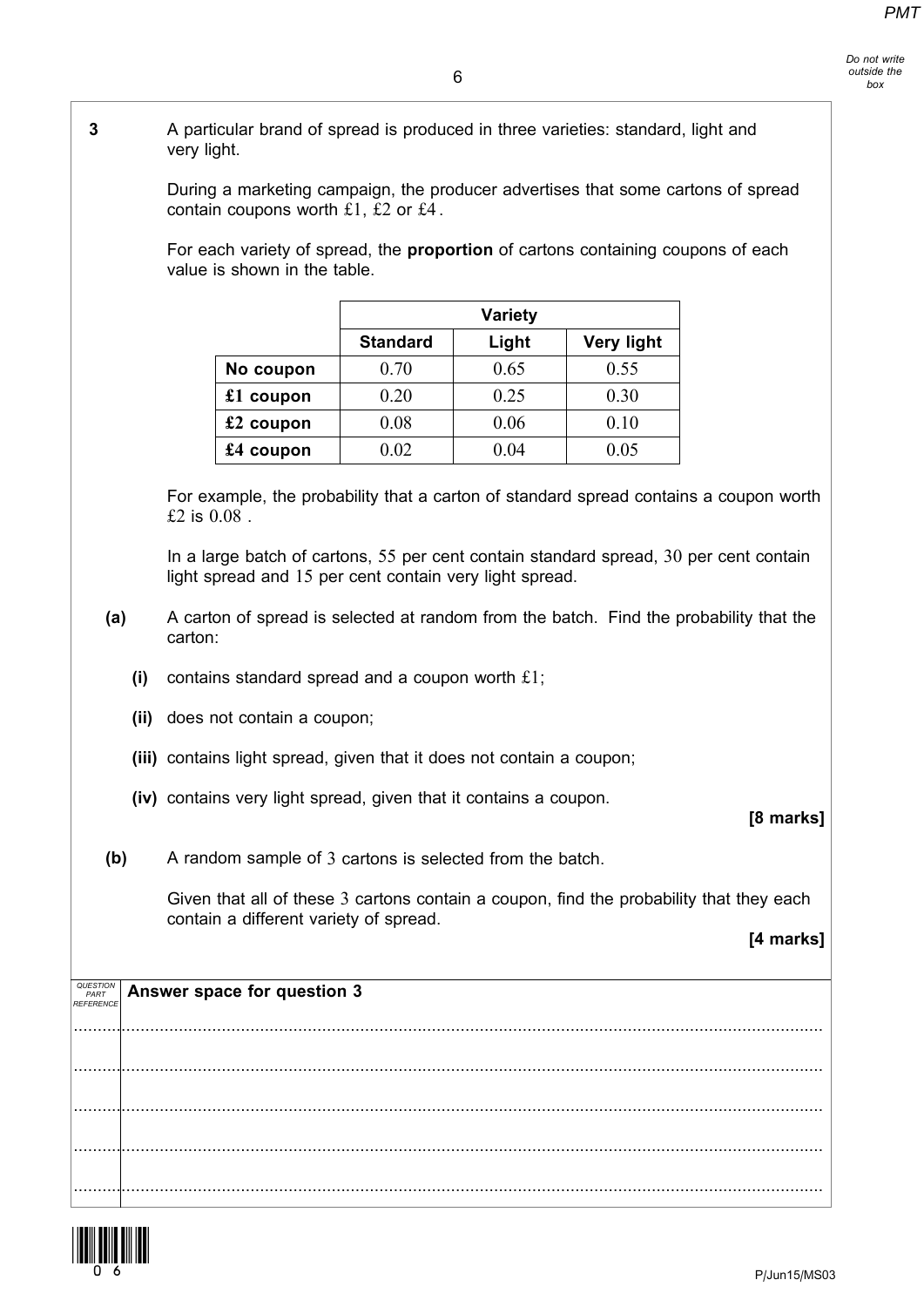Do not write<br>outside the<br>box

| <b>QUESTION<br/>PART<br/>REFERENCE</b> | Answer space for question 3 |
|----------------------------------------|-----------------------------|
|                                        |                             |
|                                        |                             |
|                                        |                             |
|                                        |                             |
|                                        |                             |
|                                        |                             |
|                                        |                             |
|                                        |                             |
|                                        |                             |
|                                        |                             |
|                                        |                             |
|                                        |                             |
|                                        |                             |
|                                        |                             |
|                                        |                             |
|                                        |                             |
|                                        |                             |
|                                        |                             |
|                                        |                             |
|                                        |                             |
|                                        |                             |
|                                        |                             |
|                                        |                             |
|                                        |                             |
|                                        |                             |
|                                        |                             |
|                                        |                             |
|                                        |                             |
|                                        |                             |
|                                        |                             |
|                                        |                             |
|                                        |                             |
|                                        |                             |
|                                        |                             |
|                                        |                             |
| .                                      |                             |
|                                        |                             |
|                                        |                             |
|                                        |                             |
|                                        |                             |
|                                        | .                           |
|                                        |                             |
| .                                      |                             |
|                                        |                             |
| .                                      |                             |
|                                        |                             |
|                                        |                             |
|                                        |                             |
|                                        |                             |
|                                        |                             |
|                                        |                             |

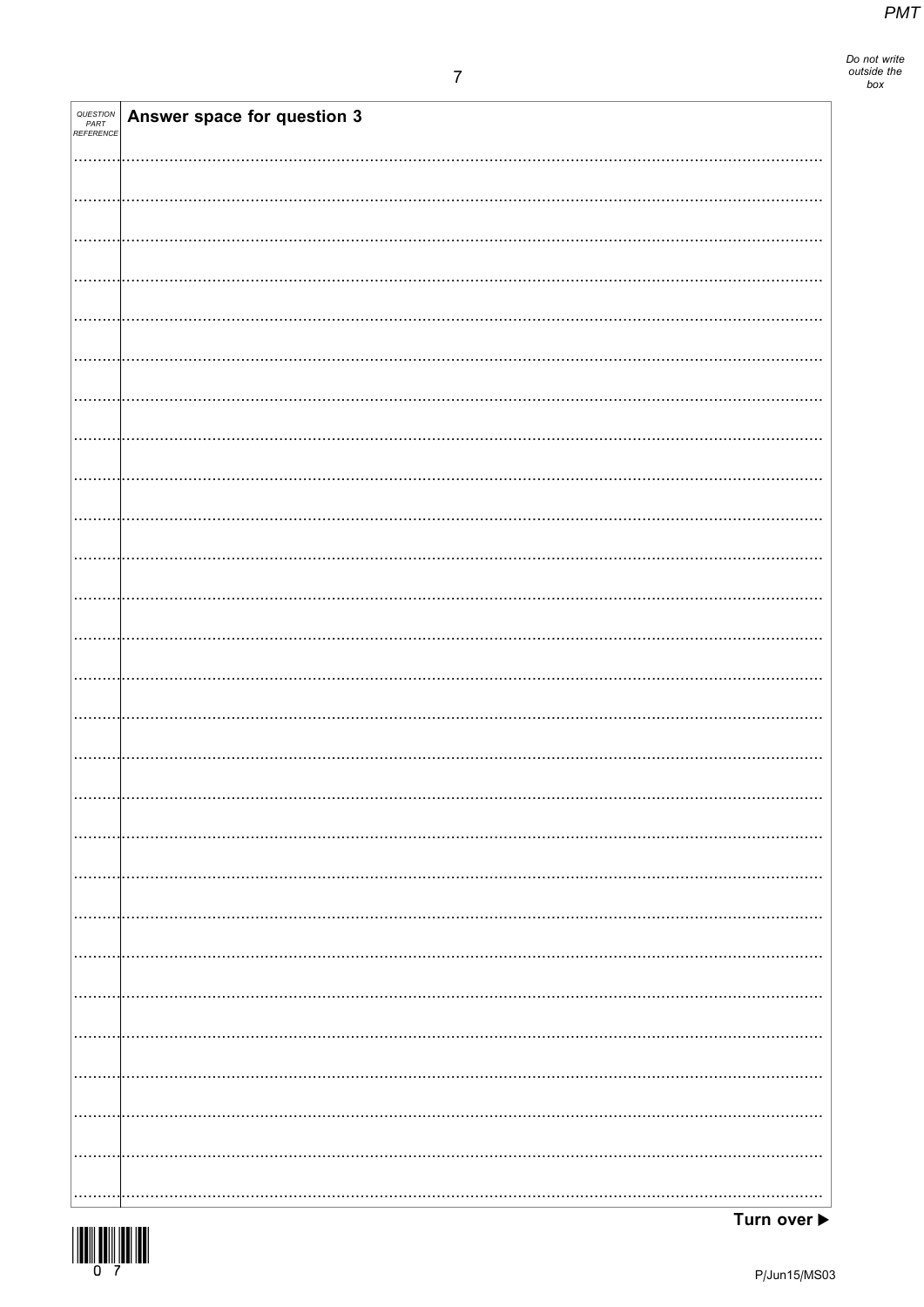| QUESTION<br>PART<br>REFERENCE | Answer space for question 3 |
|-------------------------------|-----------------------------|
|                               |                             |
|                               |                             |
|                               |                             |
|                               |                             |
|                               |                             |
|                               |                             |
|                               |                             |
|                               |                             |
|                               |                             |
|                               |                             |
|                               |                             |
|                               |                             |
|                               |                             |
|                               |                             |
|                               |                             |
|                               |                             |
|                               |                             |
|                               |                             |
|                               |                             |
|                               |                             |
|                               |                             |
|                               |                             |
|                               |                             |
|                               |                             |
|                               |                             |

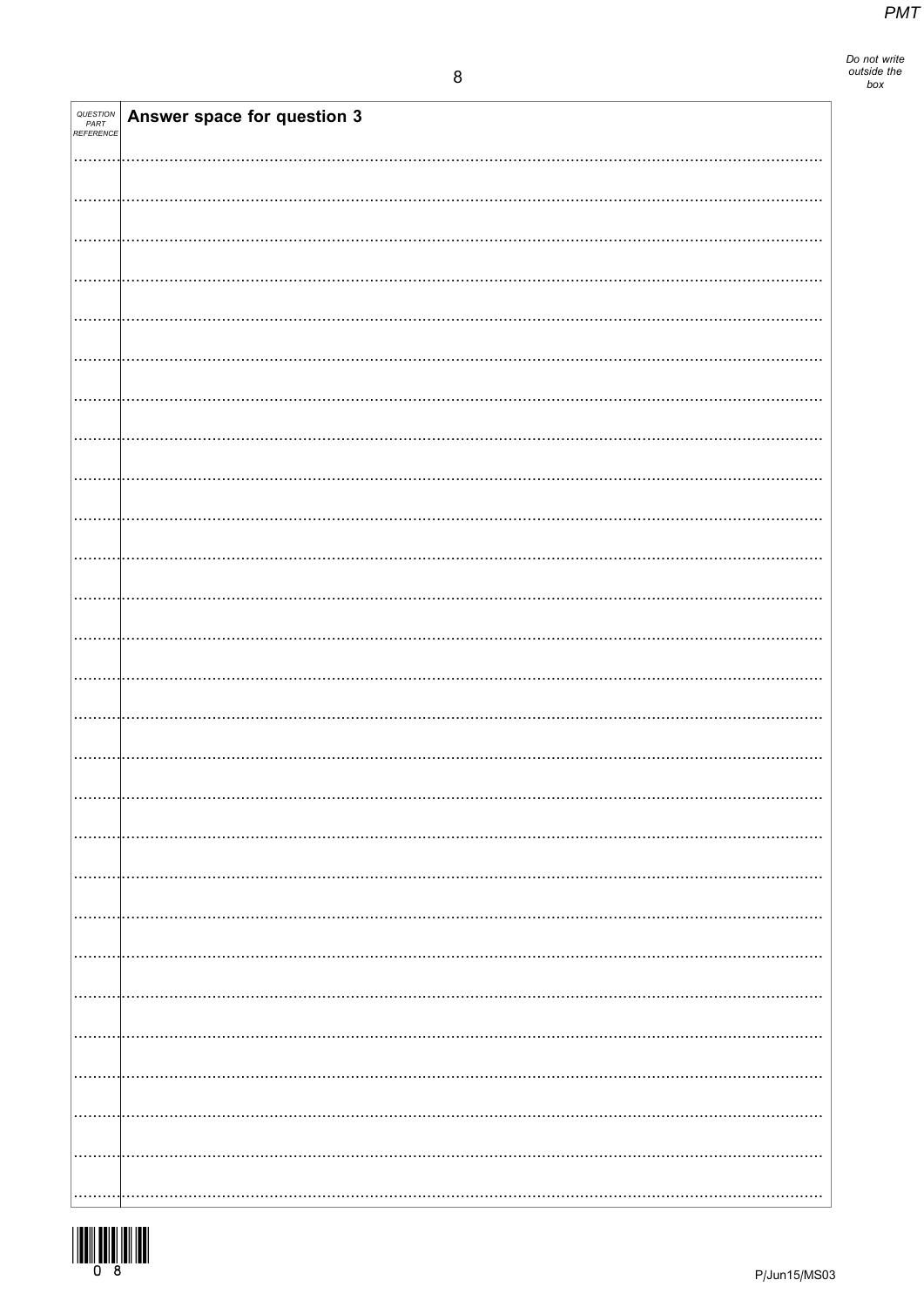Do not write<br>outside the<br>box

| QUESTION<br>PART<br>REFERENCE | Answer space for question 3 |
|-------------------------------|-----------------------------|
|                               |                             |
|                               |                             |
|                               |                             |
|                               |                             |
|                               |                             |
|                               |                             |
|                               |                             |
|                               |                             |
|                               |                             |
|                               |                             |
|                               |                             |
|                               |                             |
|                               |                             |
|                               |                             |
|                               |                             |
|                               |                             |
|                               |                             |
|                               |                             |
|                               |                             |
|                               |                             |
|                               |                             |
|                               |                             |
|                               |                             |
|                               |                             |
|                               |                             |
|                               |                             |
|                               |                             |

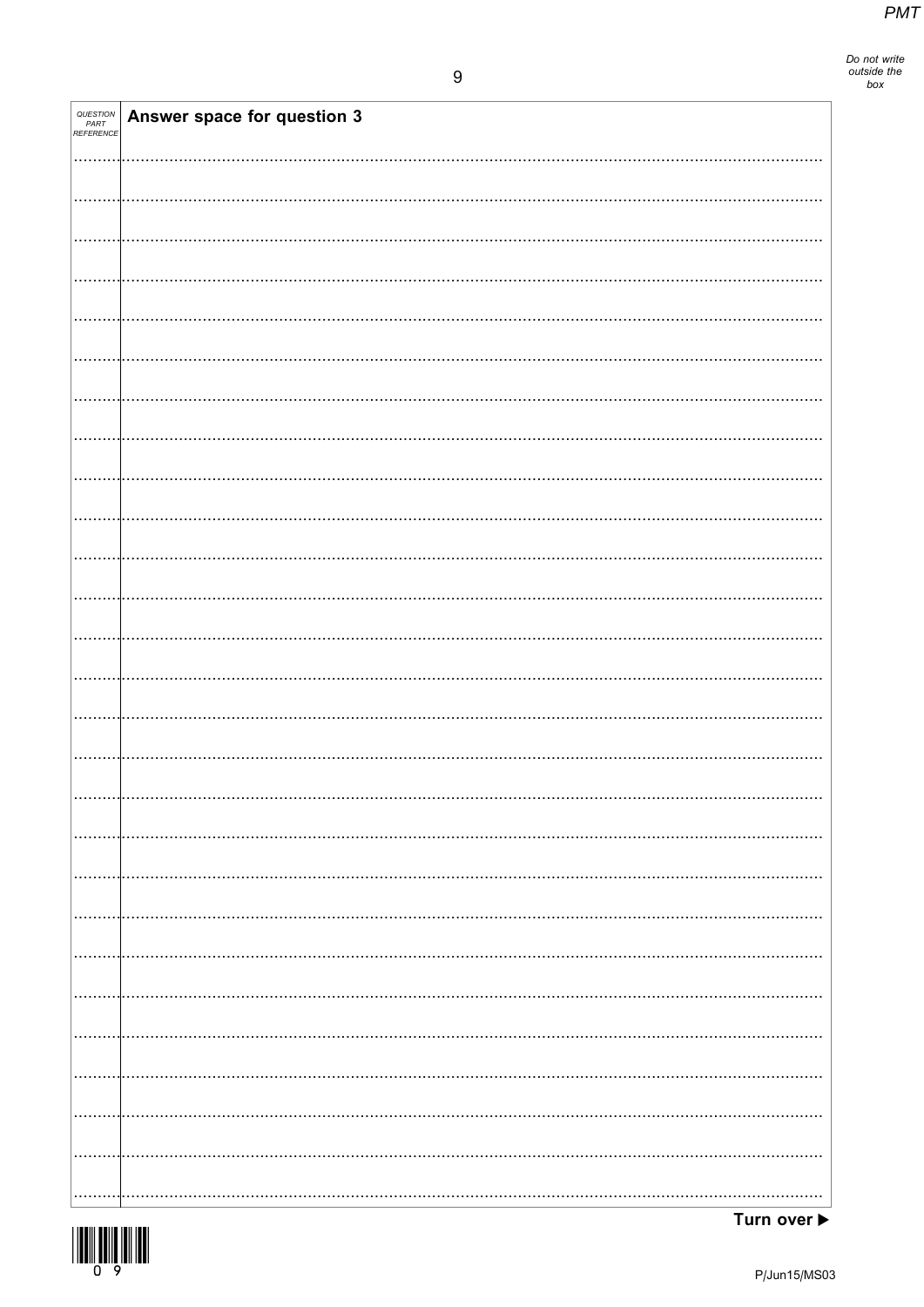| 4(a)                          | A large survey in the USA establishes that 60 per cent of its residents own a<br>smartphone.                                                                                                                                   |           |
|-------------------------------|--------------------------------------------------------------------------------------------------------------------------------------------------------------------------------------------------------------------------------|-----------|
|                               | A survey of 250 UK residents reveals that 164 of them own a smartphone.                                                                                                                                                        |           |
|                               | Assuming that these 250 UK residents may be regarded as a random sample,<br>investigate the claim that the percentage of UK residents owning a smartphone is the<br>same as that in the USA. Use the 5% level of significance. | [7 marks] |
| (b)                           | A random sample of 40 residents in a market town reveals that 5 of them own a 4G<br>mobile phone.                                                                                                                              |           |
|                               | Use an exact test to investigate, at the 5% level of significance, the belief that fewer<br>than 25 per cent of the town's residents own a 4G mobile phone.                                                                    | [5 marks] |
| (c)                           | A marketing company needs to estimate the proportion of residents in a large city who<br>own a 4G mobile phone. It wishes to estimate this proportion to within 0.05 with a<br>confidence of 98%.                              |           |
|                               | Given that the proportion is known to be at most 30 per cent, estimate the sample<br>size necessary in order to meet the company's need.                                                                                       |           |
|                               |                                                                                                                                                                                                                                | [5 marks] |
| QUESTION<br>PART<br>REFERENCE | Answer space for question 4                                                                                                                                                                                                    |           |
|                               |                                                                                                                                                                                                                                |           |
|                               |                                                                                                                                                                                                                                |           |
|                               |                                                                                                                                                                                                                                |           |
|                               |                                                                                                                                                                                                                                |           |
|                               |                                                                                                                                                                                                                                |           |
|                               |                                                                                                                                                                                                                                |           |
|                               |                                                                                                                                                                                                                                |           |
|                               |                                                                                                                                                                                                                                |           |
|                               |                                                                                                                                                                                                                                |           |
|                               |                                                                                                                                                                                                                                |           |
|                               |                                                                                                                                                                                                                                |           |
|                               |                                                                                                                                                                                                                                |           |
|                               |                                                                                                                                                                                                                                |           |
|                               |                                                                                                                                                                                                                                |           |

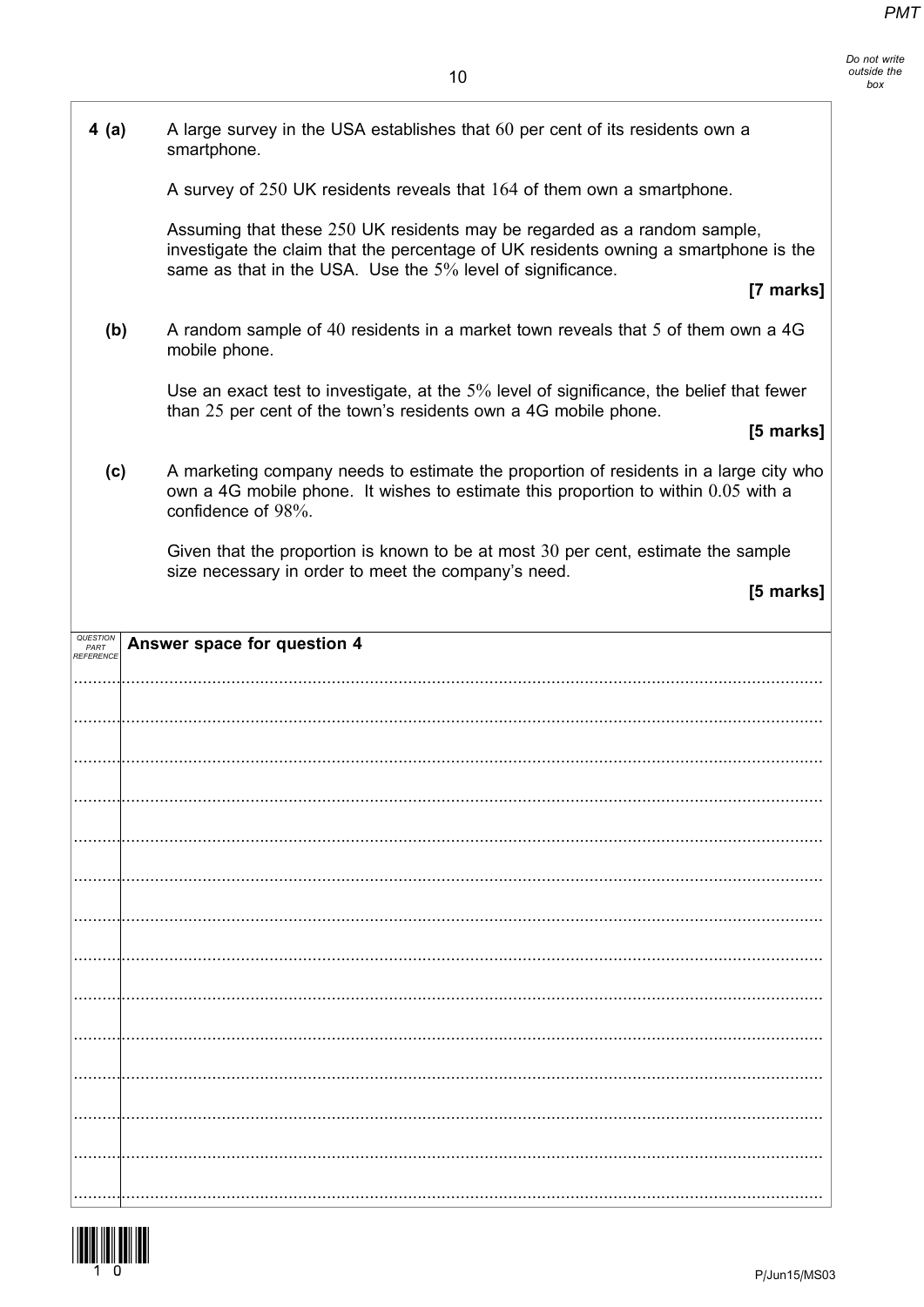Do not write<br>outside the<br>box

| <i>QUESTION<br/>PART<br/>REFERENCE</i> | Answer space for question 4 |  |
|----------------------------------------|-----------------------------|--|
|                                        |                             |  |
|                                        |                             |  |
|                                        |                             |  |
|                                        |                             |  |
|                                        |                             |  |
|                                        |                             |  |
|                                        |                             |  |
|                                        |                             |  |
|                                        |                             |  |
|                                        |                             |  |
|                                        |                             |  |
|                                        |                             |  |
|                                        |                             |  |
|                                        |                             |  |
|                                        |                             |  |
|                                        |                             |  |
|                                        |                             |  |
|                                        |                             |  |
|                                        |                             |  |
|                                        |                             |  |
|                                        |                             |  |
|                                        |                             |  |
|                                        |                             |  |
|                                        |                             |  |
|                                        |                             |  |
|                                        |                             |  |

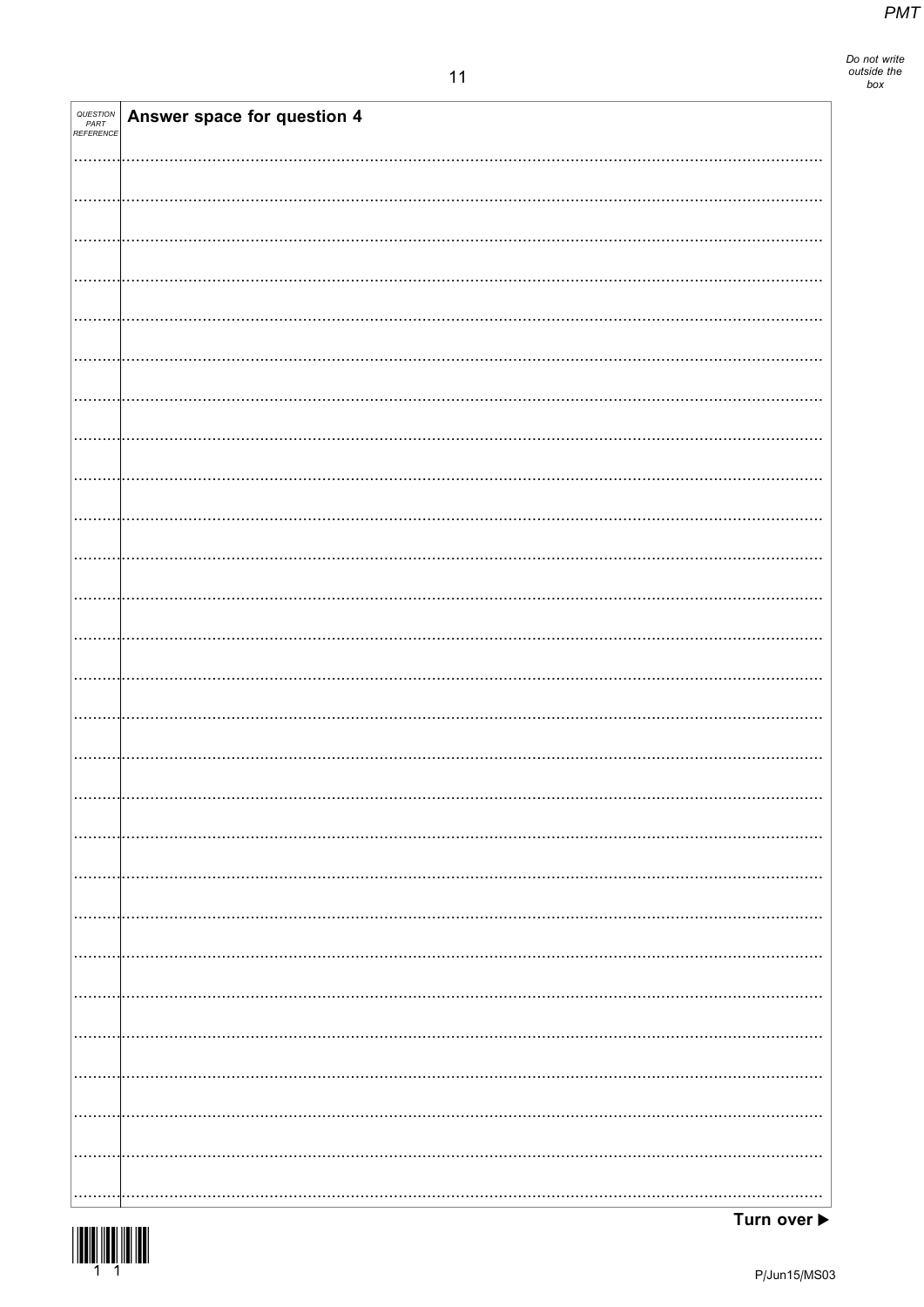| <b>QUESTION<br/>PART<br/>REFERENCE</b> | Answer space for question 4 |
|----------------------------------------|-----------------------------|
|                                        |                             |
|                                        |                             |
|                                        |                             |
|                                        |                             |
|                                        |                             |
|                                        |                             |
|                                        |                             |
|                                        |                             |
|                                        |                             |
|                                        |                             |
|                                        |                             |
|                                        |                             |
|                                        |                             |
|                                        |                             |
|                                        |                             |
|                                        |                             |
|                                        |                             |
|                                        |                             |
|                                        |                             |
|                                        |                             |
|                                        |                             |
|                                        |                             |
|                                        |                             |
|                                        |                             |
|                                        |                             |
|                                        |                             |
|                                        |                             |
|                                        |                             |
|                                        |                             |
|                                        |                             |
|                                        |                             |
|                                        |                             |
|                                        |                             |
|                                        |                             |
|                                        |                             |
|                                        |                             |
|                                        |                             |
|                                        |                             |
|                                        |                             |
|                                        |                             |
|                                        |                             |
|                                        |                             |
|                                        |                             |
|                                        |                             |
|                                        |                             |
|                                        |                             |
|                                        |                             |
|                                        |                             |
|                                        |                             |
|                                        |                             |

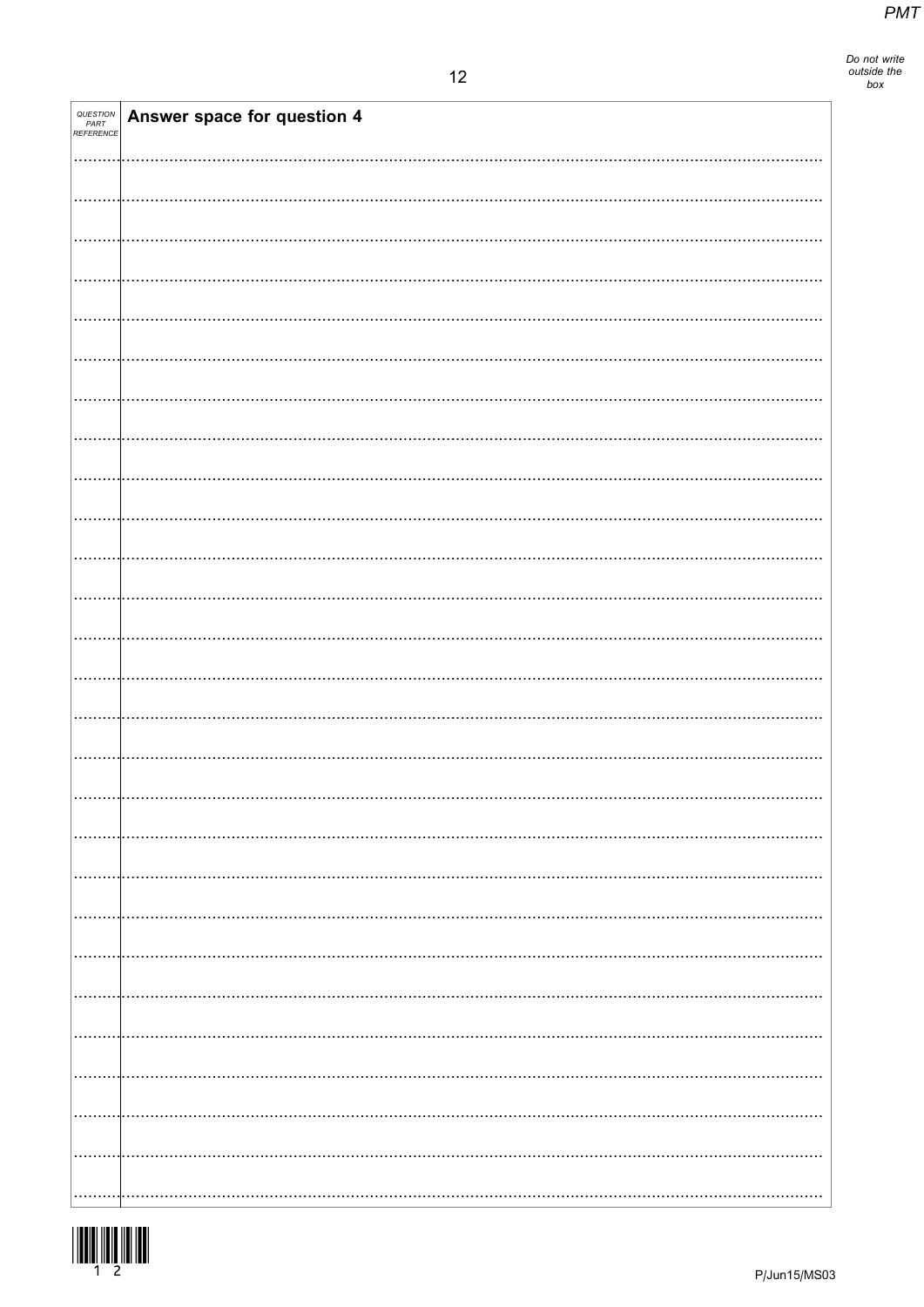| QUESTION<br>PART<br>REFERENCE | Answer space for question 4 |  |
|-------------------------------|-----------------------------|--|
|                               |                             |  |
|                               |                             |  |
|                               |                             |  |
|                               |                             |  |
|                               |                             |  |
|                               |                             |  |
|                               |                             |  |
|                               |                             |  |
|                               |                             |  |
|                               |                             |  |
|                               |                             |  |
|                               |                             |  |
|                               |                             |  |
|                               |                             |  |
|                               |                             |  |
|                               |                             |  |
|                               |                             |  |
|                               |                             |  |
|                               |                             |  |
|                               |                             |  |
|                               |                             |  |
|                               |                             |  |
|                               |                             |  |
|                               |                             |  |
|                               |                             |  |
|                               |                             |  |
|                               |                             |  |

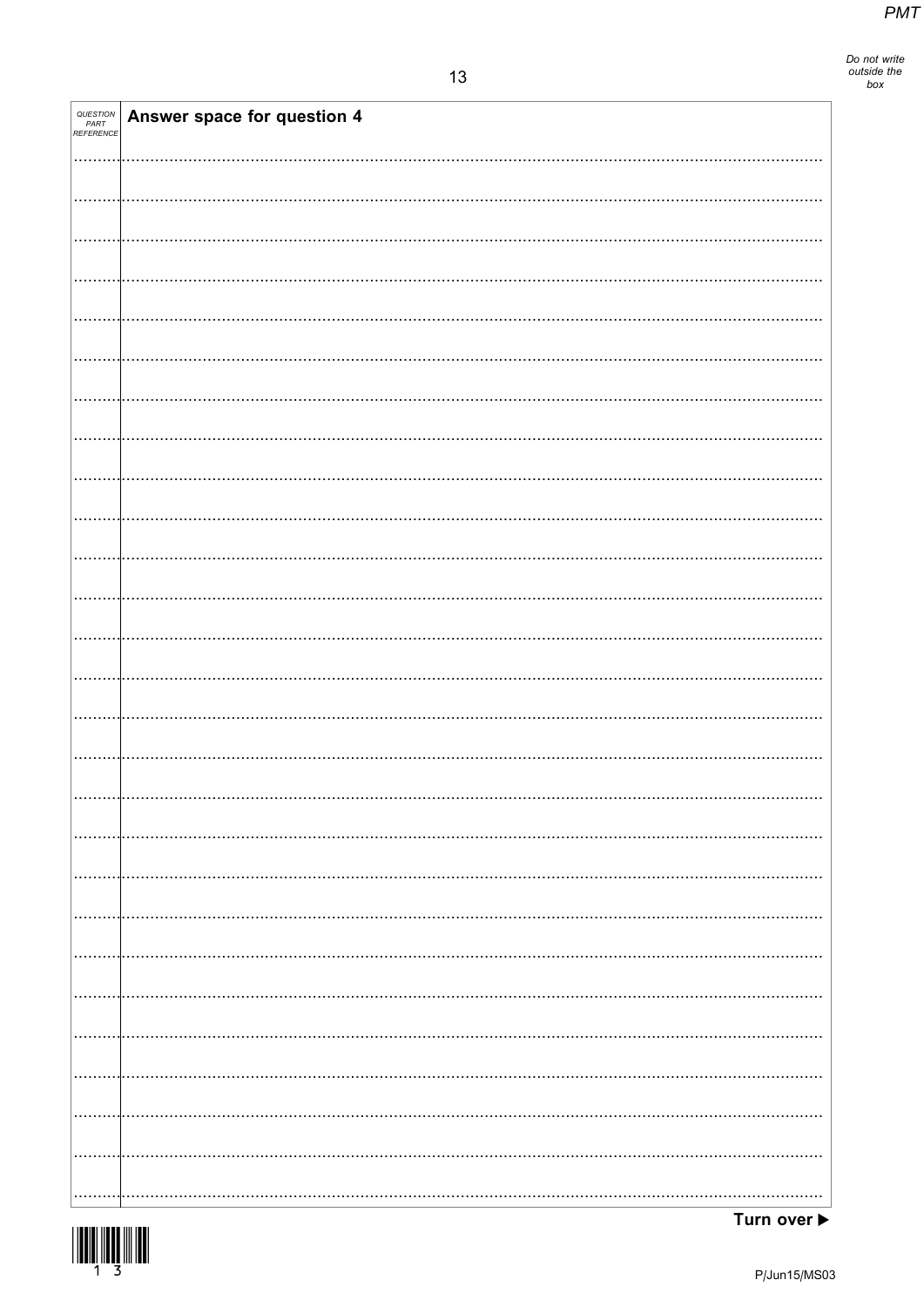Do not write outside the box

| 5(a) |           | The random variable X has a binomial distribution with parameters $n$ and $p$ .                                                                                                                    |           |
|------|-----------|----------------------------------------------------------------------------------------------------------------------------------------------------------------------------------------------------|-----------|
|      | (i)       | Prove, from first principles, that $E(X) = np$ .                                                                                                                                                   | [3 marks] |
|      | (ii)      | Given that $E(X(X-1)) = n(n-1)p^2$ , find an expression for $Var(X)$ .                                                                                                                             | [2 marks] |
|      | $(b)$ (i) | The random variable Y has a binomial distribution with $E(Y) = 3$ and<br>$Var(Y) = 2.985$ .                                                                                                        |           |
|      |           | Find values for $n$ and $p$ .                                                                                                                                                                      | [3 marks] |
|      | (ii)      | The random variable U has $E(U) = 5$ and $Var(U) = 6.25$ .                                                                                                                                         |           |
|      |           | Show that U does not have a binomial distribution.                                                                                                                                                 | [2 marks] |
| (c)  |           | The random variable V has the distribution $Po(5)$ and $W = 2V + 10$ .                                                                                                                             |           |
|      |           | Show that $E(W) = Var(W)$ but that W does not have a Poisson distribution.                                                                                                                         | [3 marks] |
| (d)  |           | The probability that, in a particular country, a person has blood group AB negative is<br>0.2 per cent. A sample of 5000 people is selected.                                                       |           |
|      |           | Given that the sample may be assumed to be random, use a distributional<br>approximation to estimate the probability that at least 6 people but at most 12 people<br>have blood group AB negative. |           |
|      |           |                                                                                                                                                                                                    |           |
| PART |           |                                                                                                                                                                                                    | [3 marks] |
|      |           | Answer space for question 5                                                                                                                                                                        |           |
|      |           |                                                                                                                                                                                                    |           |
|      |           |                                                                                                                                                                                                    |           |
|      |           |                                                                                                                                                                                                    |           |
|      |           |                                                                                                                                                                                                    |           |
|      |           |                                                                                                                                                                                                    |           |
|      |           |                                                                                                                                                                                                    |           |
|      |           |                                                                                                                                                                                                    |           |
|      |           |                                                                                                                                                                                                    |           |
|      |           |                                                                                                                                                                                                    |           |

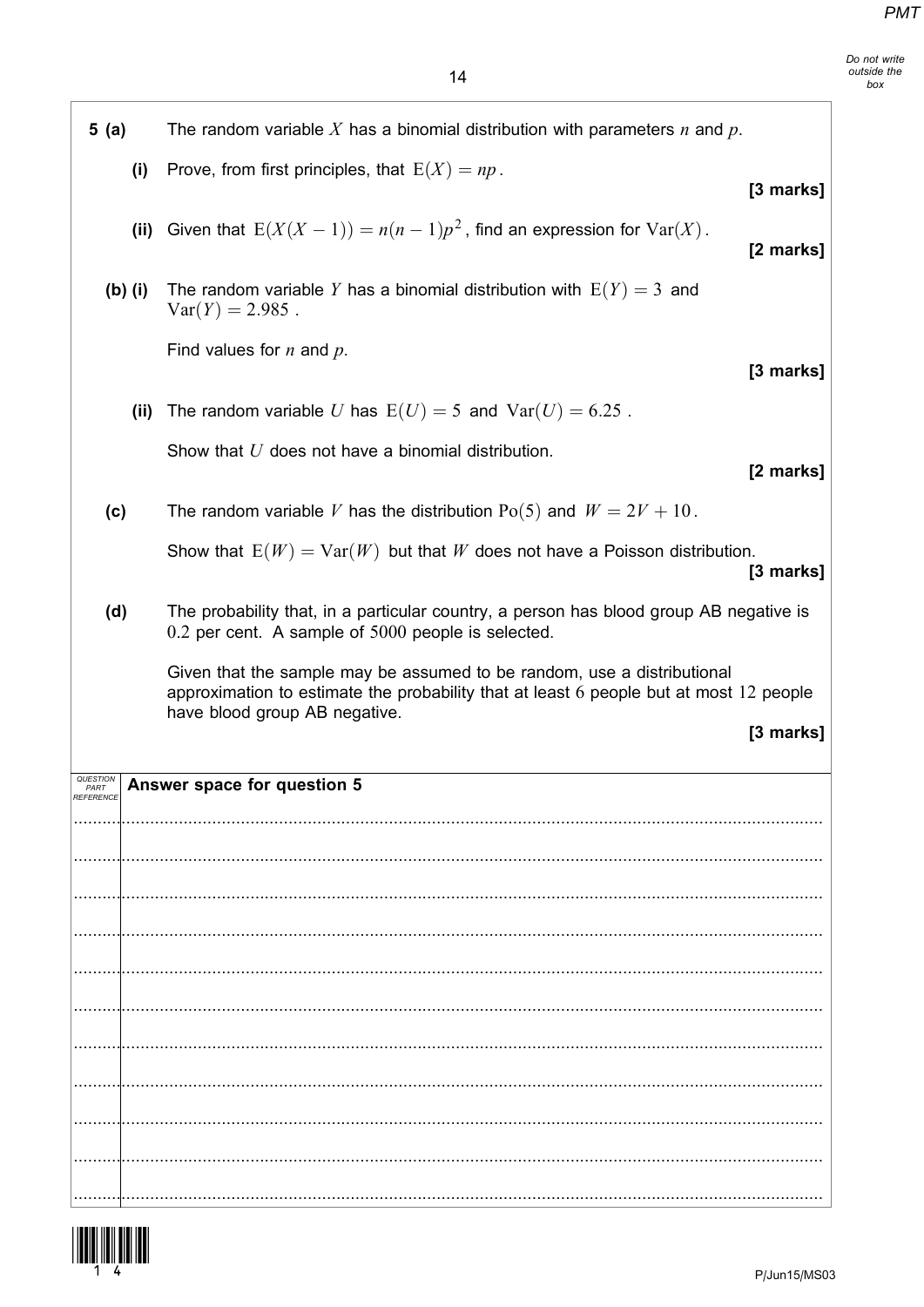Do not write<br>outside the<br>box

| <b>QUESTION<br/>PART<br/>REFERENCE</b> | Answer space for question 5 |
|----------------------------------------|-----------------------------|
|                                        |                             |
|                                        |                             |
|                                        |                             |
|                                        |                             |
|                                        |                             |
|                                        |                             |
|                                        |                             |
|                                        |                             |
|                                        |                             |
|                                        |                             |
|                                        |                             |
|                                        |                             |
|                                        |                             |
|                                        |                             |
|                                        |                             |
|                                        |                             |
|                                        |                             |
|                                        |                             |
|                                        |                             |
|                                        |                             |
|                                        |                             |
|                                        |                             |
|                                        | .                           |
|                                        | .                           |
|                                        |                             |
|                                        |                             |

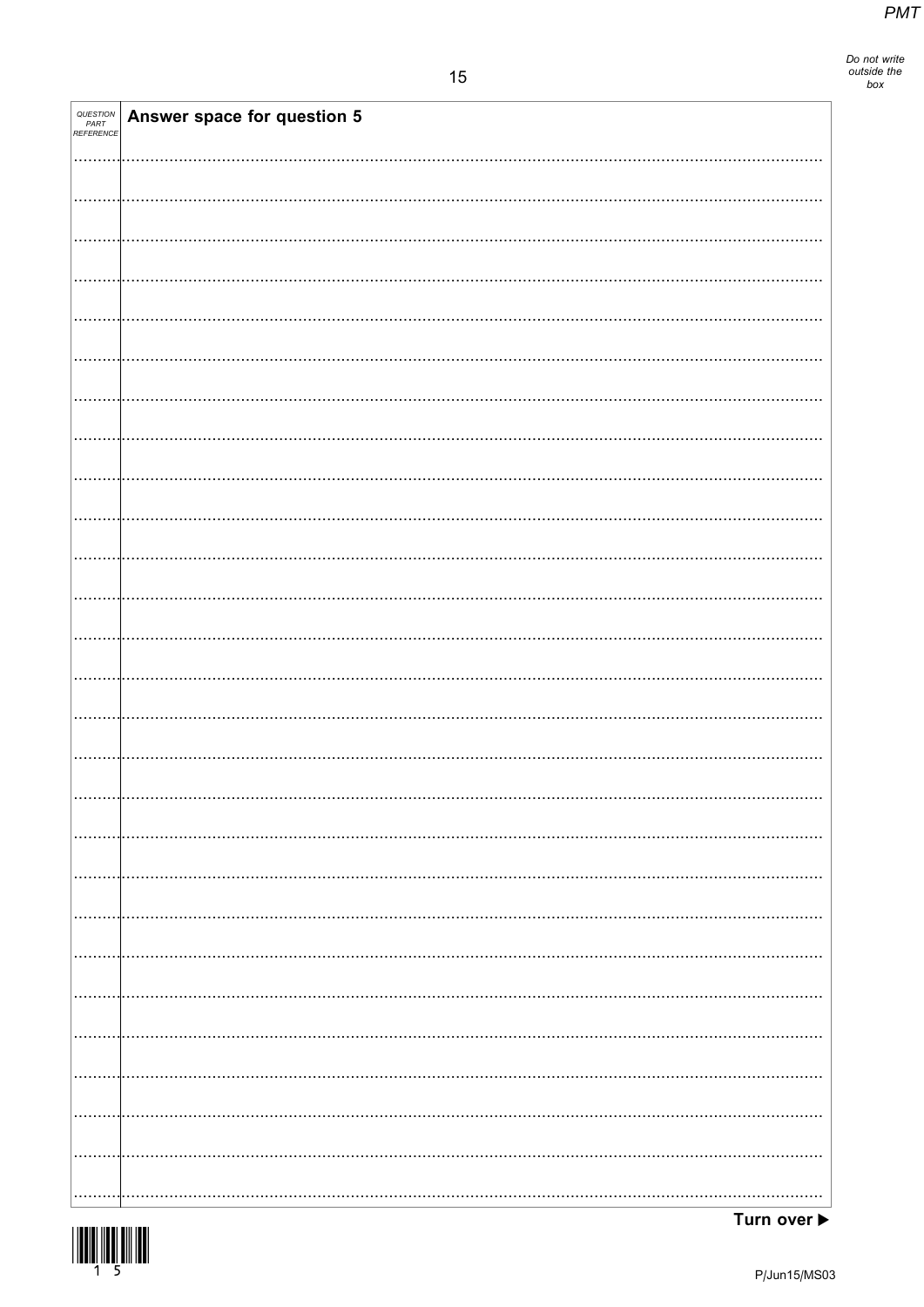| QUESTION<br>PART<br>REFERENCE | Answer space for question 5 |
|-------------------------------|-----------------------------|
|                               |                             |
|                               |                             |
|                               |                             |
|                               |                             |
|                               |                             |
|                               |                             |
|                               |                             |
|                               |                             |
|                               |                             |
|                               |                             |
|                               |                             |
|                               |                             |
|                               |                             |
|                               |                             |
|                               |                             |
|                               |                             |
|                               |                             |
|                               |                             |
|                               |                             |
|                               |                             |
|                               |                             |
|                               |                             |
|                               |                             |

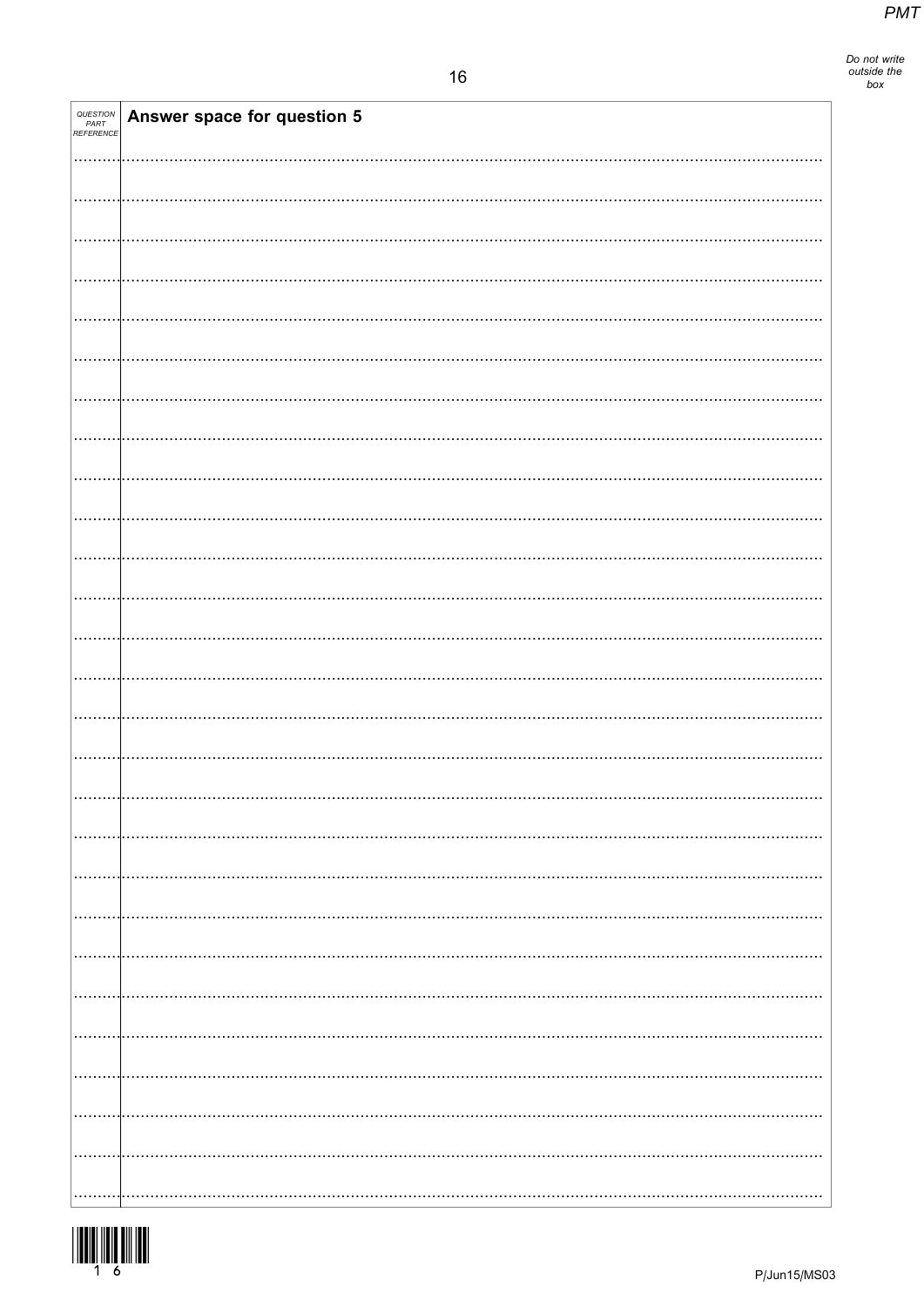| QUESTION<br>PART<br>REFERENCE | Answer space for question 5 |
|-------------------------------|-----------------------------|
|                               |                             |
|                               |                             |
|                               |                             |
|                               |                             |
|                               |                             |
|                               |                             |
|                               |                             |
|                               |                             |
|                               |                             |
|                               |                             |
|                               |                             |
|                               |                             |
|                               |                             |
|                               |                             |
|                               |                             |
|                               |                             |
|                               |                             |
|                               |                             |
|                               |                             |
|                               |                             |
|                               |                             |
|                               |                             |
|                               |                             |
|                               |                             |

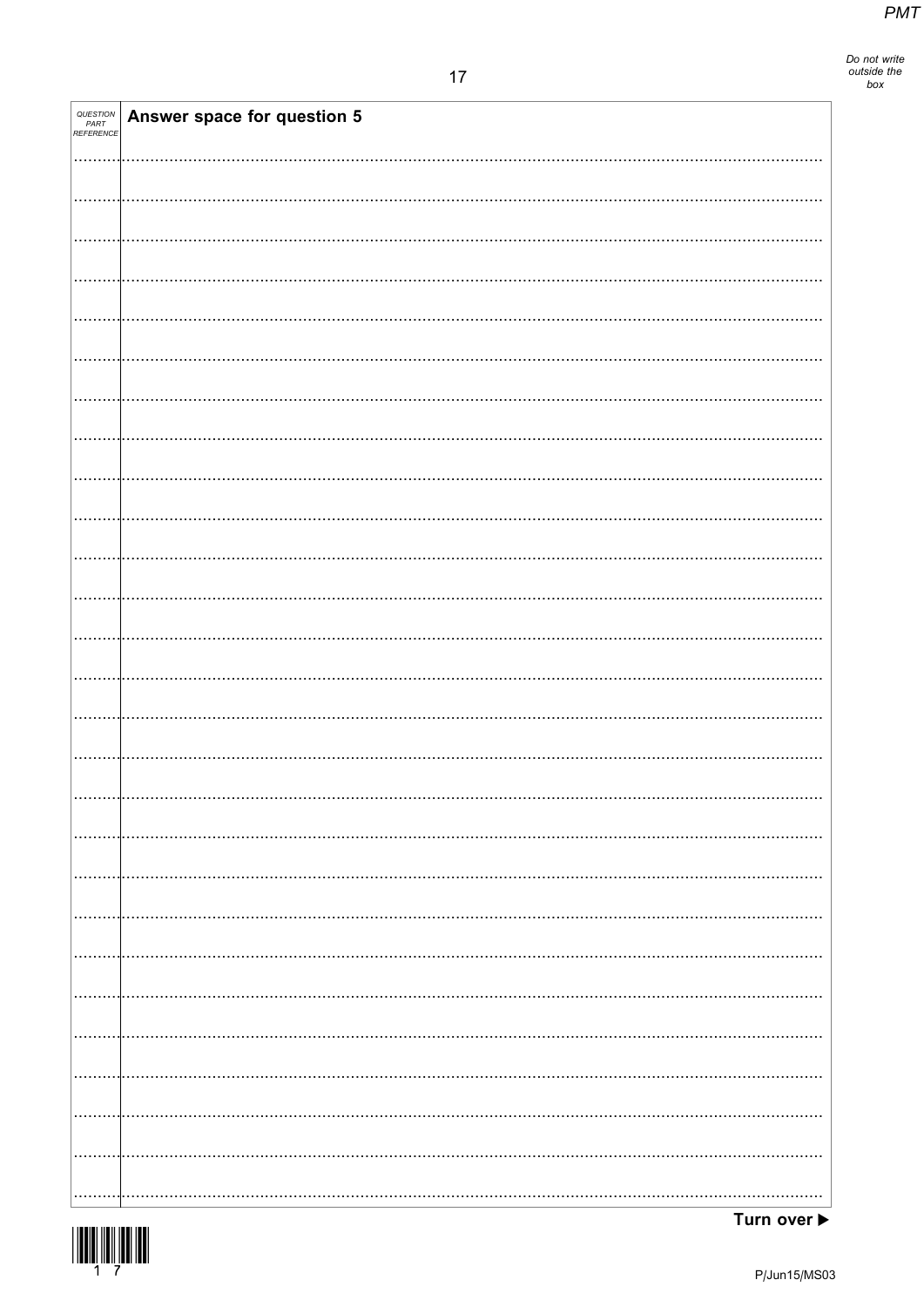Do not write outside the box

| 6(a)                                       |      | The independent random variables S and L have means $\mu_S$ and $\mu_L$ respectively, and<br>a common variance of $\sigma^2$ .                                                                            |
|--------------------------------------------|------|-----------------------------------------------------------------------------------------------------------------------------------------------------------------------------------------------------------|
|                                            |      | The variable $\overline{S}$ denotes the mean of a random sample of <i>n</i> observations on S and<br>the variable $\overline{L}$ denotes the mean of a random sample of <i>n</i> observations on L.       |
|                                            |      | Find a simplified expression, in terms of $\sigma^2$ , for the variance of $\overline{L} - 2\overline{S}$ .<br>[3 marks]                                                                                  |
| (b)                                        |      | A machine fills both small bottles and large bottles with shower gel. It is known that<br>the volume of shower gel delivered by the machine is normally distributed with a<br>standard deviation of 8 ml. |
|                                            | (i)  | A random sample of 25 small bottles filled by the machine contained a mean volume<br>of $\bar{s} = 258$ ml of shower gel.                                                                                 |
|                                            |      | An independent random sample of 25 large bottles filled by the machine contained a<br>mean volume of $l = 522$ ml of shower gel.                                                                          |
|                                            |      | Investigate, at the 10% level of significance, the hypothesis that the mean volume of<br>shower gel in a large bottle is more than twice that in a small bottle.<br>[7 marks]                             |
|                                            | (ii) | Deduce that, for the test of the hypothesis in part (b)(i), the critical value of $\overline{L} - 2\overline{S}$ is<br>4.585, correct to three decimal places.<br>[2 marks]                               |
|                                            |      | (iii) In fact, the mean volume of shower gel in a large bottle exceeds twice that in a small<br>bottle by 10 ml.                                                                                          |
|                                            |      | Determine the probability of a Type II error for a test of the hypothesis in part $(b)(i)$<br>at the 10% level of significance, based upon random samples of 25 small bottles and<br>25 large bottles.    |
|                                            |      | [4 marks]                                                                                                                                                                                                 |
| <b>QUESTIO</b><br>PART<br><i>REFERENCE</i> |      | Answer space for question 6                                                                                                                                                                               |
|                                            |      |                                                                                                                                                                                                           |
|                                            |      |                                                                                                                                                                                                           |
|                                            |      |                                                                                                                                                                                                           |
|                                            |      |                                                                                                                                                                                                           |
|                                            |      |                                                                                                                                                                                                           |

.............................................................................................................................................................

.............................................................................................................................................................

.............................................................................................................................................................

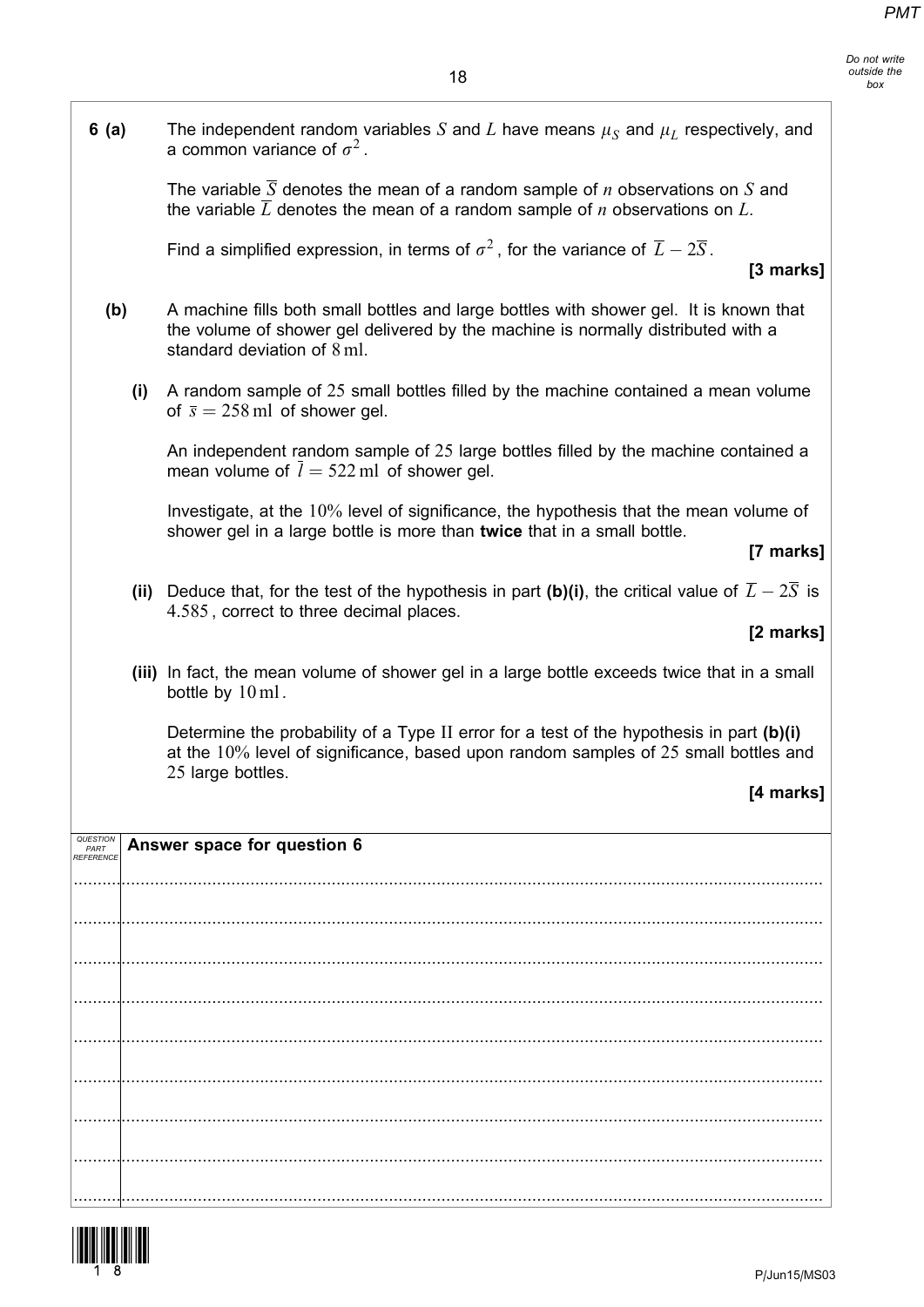Do not write<br>outside the<br>box

| QUESTION<br>PART<br>REFERENCE | Answer space for question 6 |
|-------------------------------|-----------------------------|
|                               |                             |
|                               |                             |
|                               |                             |
|                               |                             |
|                               |                             |
|                               |                             |
|                               |                             |
|                               |                             |
|                               |                             |
|                               |                             |
|                               |                             |
|                               |                             |
|                               |                             |
|                               |                             |
|                               |                             |
|                               |                             |
|                               |                             |
|                               |                             |
|                               |                             |
|                               |                             |
|                               |                             |
|                               |                             |
|                               |                             |
|                               |                             |
|                               |                             |
|                               |                             |